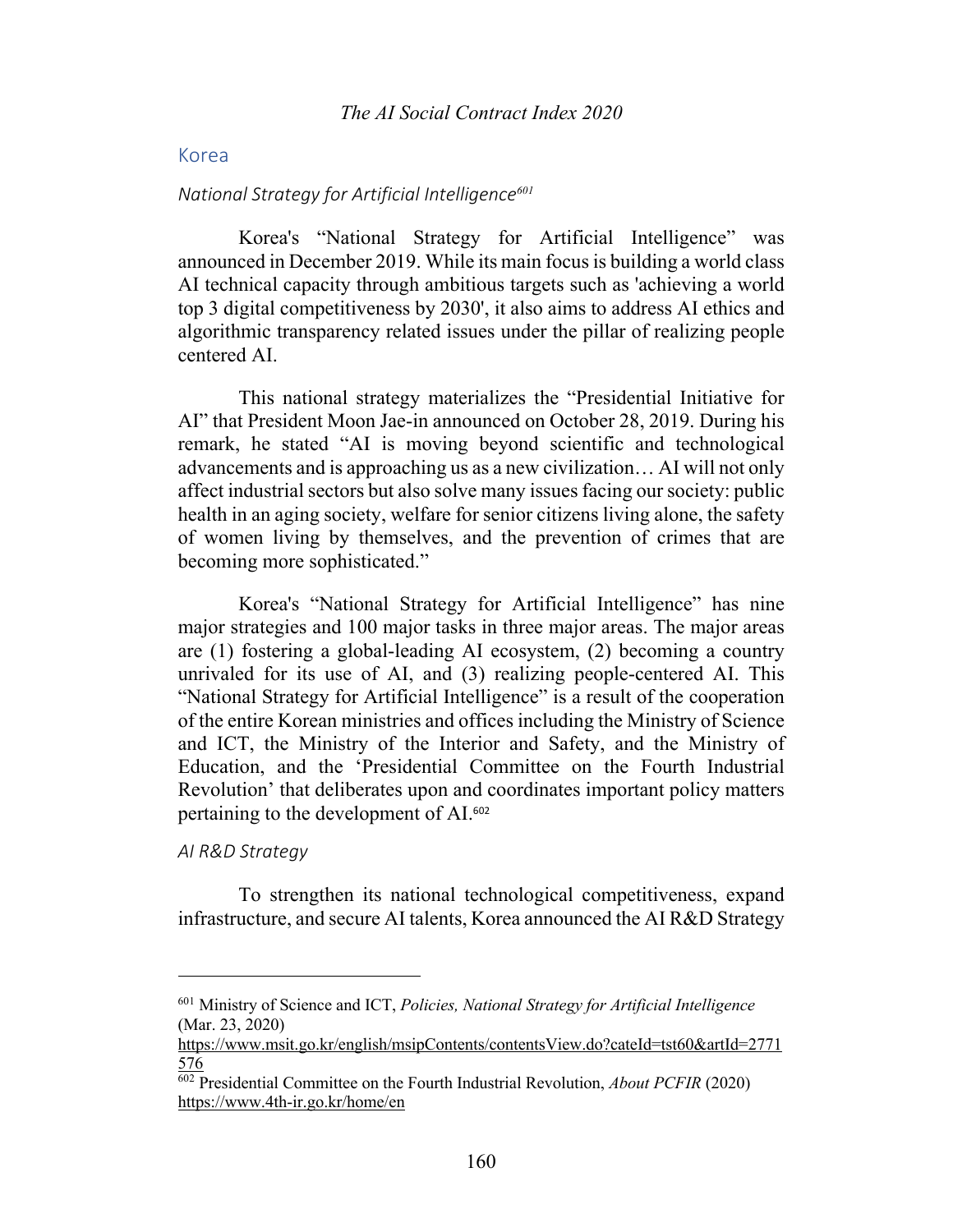## *Artificial Intelligence and Democratic Values*

in May 2018 in which the government will invest 2.2 trillion won for five years (2018 – 2022) in the sectors of brain science, industrial mathematics, infrastructure, AI technology and talents, and AI service and industry.<sup>603</sup> Furthermore, Korea plans to promote the Next AI R&D Project<sup>604</sup> (2022 – 2026) on the scale of 1 trillion won to go beyond the limitation of the current AI technology and to become the world's leading AI technology country. Above all, it emphasizes the importance of ensuring explainability, robustness, and fairness of AI R&D activities.

# *Amendments to the Three Major Data Privacy Laws*

The Korean government amended the major three data privacy laws in February 2020 to protect personal information and improve the personal data protection and privacy governance system in the era of the 4<sup>th</sup> industrial revolution.605 The three laws are the *Personal Information Protection Act* (PIPA), the *Act on the Promotion of the Use of the Information Network and Information Projection* ("the Network Act"), and the *Credit Information Use and Protection Act* (the "Credit Information Act"). The amendments are the legislative measure that reflects the outcomes of the "Hackathon agreements" (February and April 2018) in which related ministries, civil organizations, professionals from industry and the legal circles participated, and the recommendations of the Presidential Committee on the Fourth Industrial Revolution (May 2018). It focuses on introducing the concept of using fictitious names to foster the use of data, reviewing related laws and unifying the regulatory system, and strengthening the responsibility of the users.

## *Establishment of Personal Information Protection Commission (PIPC)*

The amendments to the three major data privacy laws in February 2020 brought together personal information protection functions scattered across ministries and launched the new organization, PIPC, on August 5,

<sup>603</sup> HRST Policy Platform, *AI R&D Strategy* (May 2018),

https://hrstpolicy.re.kr/kistep/kr/policy/policyPlanKorDetail.html?board\_seq=26570&boa rd\_class=BOARD01&rootId=2003000&menuId=2003102

 $\frac{604}{604}$  (footnote #1) National Strategy for Artificial Intelligence, p. 22

<sup>605</sup> Ministry of Culture, Sports and Tourism, "Data 3 Act" (Mar. 30, 2020)

http://www.korea.kr/special/policyCurationView.do?newsId=148867915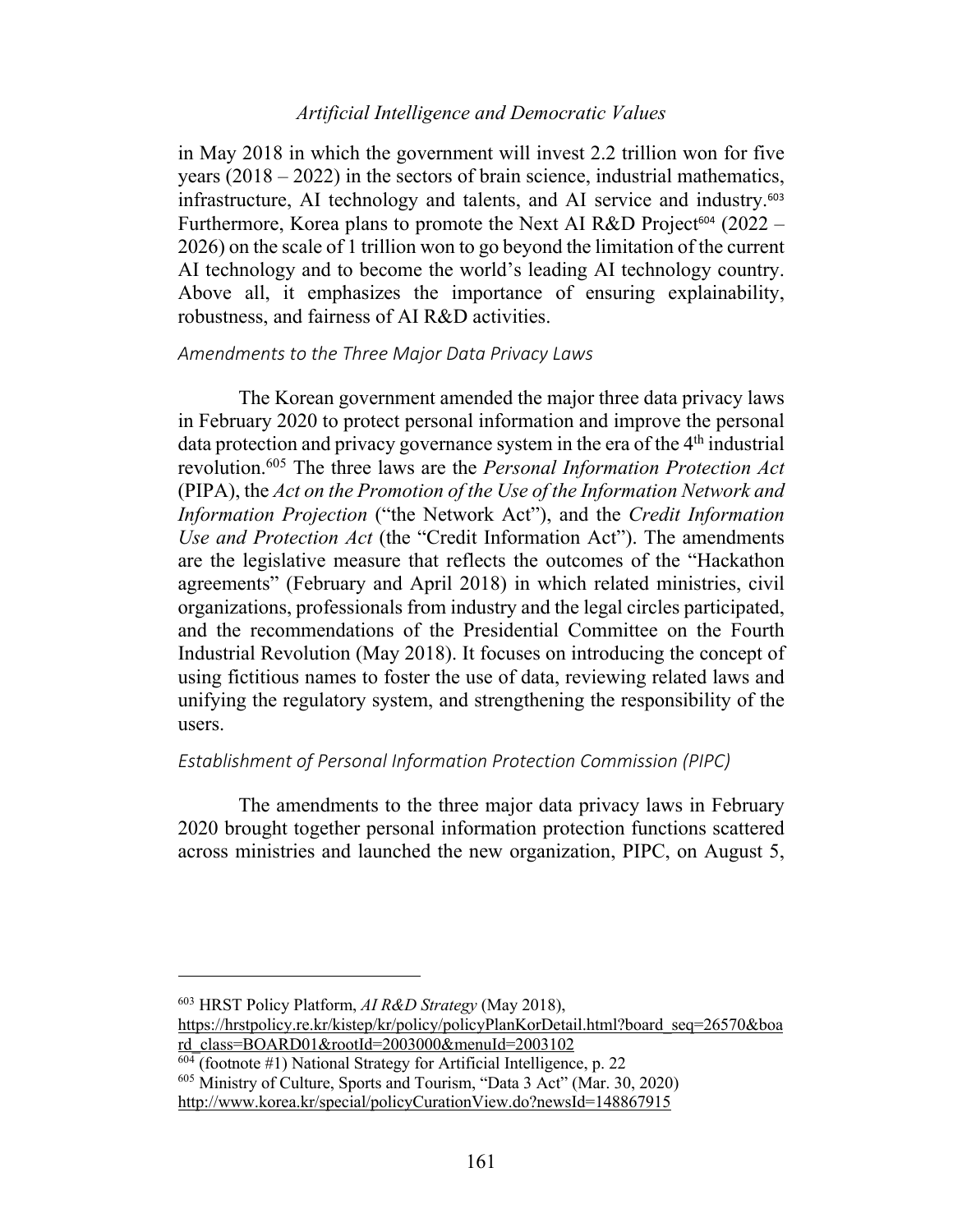## *The AI Social Contract Index 2020*

2020. <sup>606</sup> The PIPC an integrated supervisory authority with the primary role of the protection and supervision of personal information. PIPC was originally under the President as a body run based on compromise and agreement, but now it has the independent authority for its operation.

## *Global Partnership – OECD, G20, GPAI, and UNESCO*

As a member of the global community, the Korean government has been actively participating in international cooperation in the AI sector to promote responsible development and use of AI. Korea endorsed the OECD Principles in 2019<sup>607</sup> as well as the G20 principles and actively participates in international cooperation to set up the global AI principles. Furthermore, the Korean government is one of the founding members of the Global Partnership on AI (GPAI), the world's first international AI initiative.<sup>608</sup>

In July 2020, the Korean government co-organized the Virtual Asia-Pacific Consultation on the first draft of the UNESCO Recommendation on the Ethics of AI with the UNESCO, and led the discussions on values, principles, and policy tasks regarding the UNESCO Recommendation on the Ethics of AI.<sup>609</sup>

### *AI Ethics*

On October 28, 2019, in his "Presidential Initiative for Artificial Intelligence" President Moon Jae-in stated "The Korean government will pay special attention to change in the job market and AI-related ethical issues."<sup>610</sup> In particular, Korea's "National Strategy for Artificial

<sup>606</sup> Personal Information Protection Commission, *2019 Personal Information Protection Policy Performance at-a-glance* (Sept. 18, 2020)

http://www.pipc.go.kr/cmt/english/news/selectBoardArticle.do

<sup>607</sup> OECD, *Forty-two countries adopt new OECD Principles on Artificial Intelligence* (May 22, 2019) https://www.oecd.org/science/forty-two-countries-adopt-new-oecdprinciples-on-artificial-intelligence.htm

<sup>608</sup> OECD, *OECD to host Secretariat of new Global Partnership on Artificial Intelligence* (June 15, 2020) https://www.oecd.org/going-digital/ai/oecd-to-host-secretariat-of-newglobal-partnership-on-artificial-intelligence.htm

<sup>609</sup> Ministry of Science and ICT, *Launch of first global AI initiative, GPAI* (June 15, 2020)

https://www.msit.go.kr/english/msipContents/contentsView.do?cateId=tst56&artId=2996 961

<sup>610</sup> Cheong Wa Dae, Remarks by President Moon Jae-in at Korean Artificial Intelligence Developers Conference "DEVIEW 2019" (Oct. 28, 2019)

https://english1.president.go.kr/Briefingspeeches/Speeches/682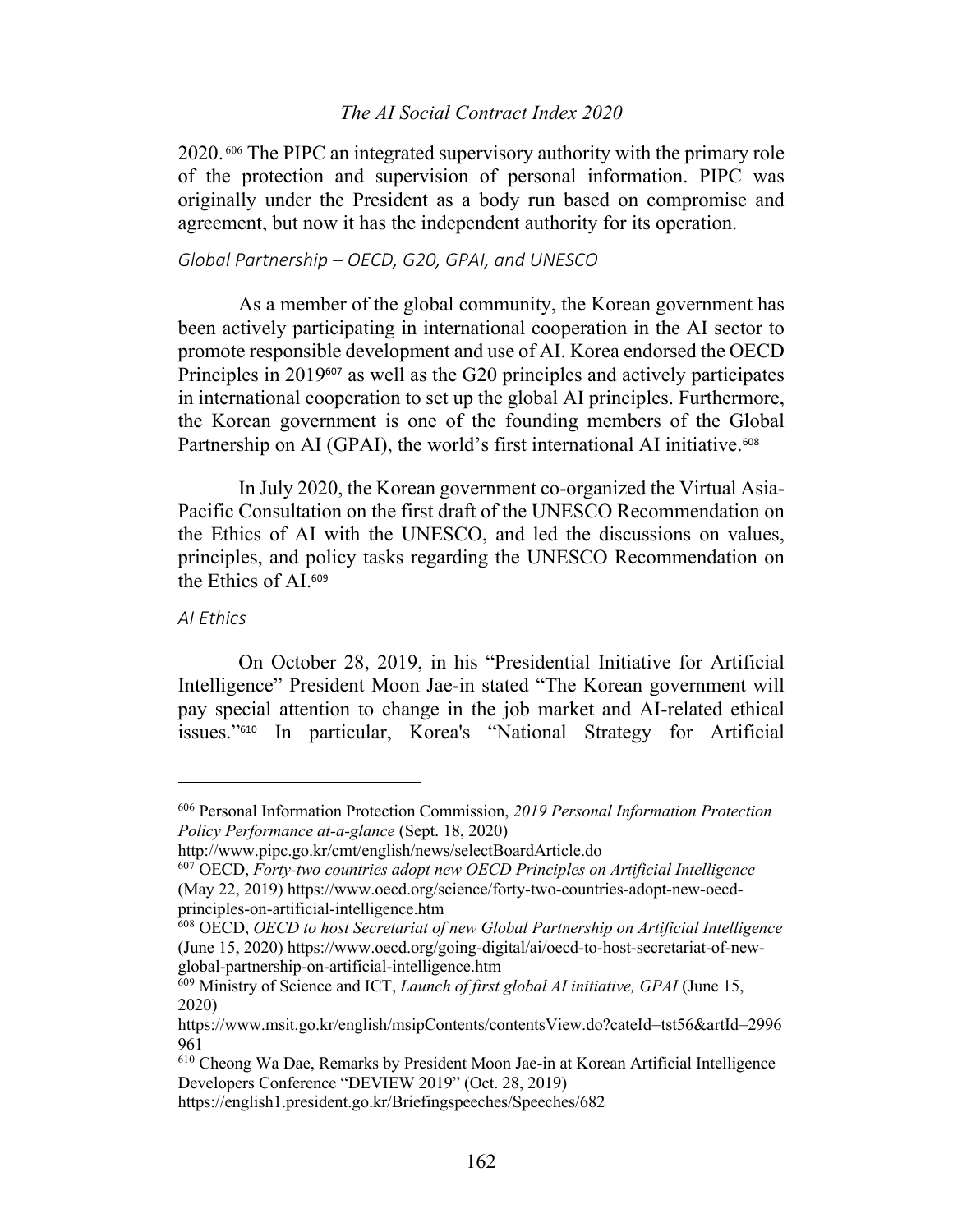# *Artificial Intelligence and Democratic Values*

Intelligence" includes 'preventing AI dysfunction and establishing AI ethics' as one of nine major actions and aims to set up AI Ethics Principles through a public consultation.

As a follow-up action to establish the comprehensive AI ethical standards which all members of society – developers, providers, and users – can refer to, from development to use of AI, the Korean government has formed an AI ethics research team and analyzed the commonalities and differences in OECD AI Principles and 25 global major AI ethical principles. As a result, it has drafted the Korean AI ethical standard that embraces the existing domestic and international ethical principles. The Korean government plans to announce the Korean AI ethical standards in December 2020 after hearing opinions of the academia, industry, and civil organizations.<sup>611</sup>

Meanwhile, the Korean government takes a stance that the AI development should refrain from developing lethal autonomous weapons, but rather focus on supporting non-weapon systems such as the human decision-making process and effective management of military supplies. To this end, it will continue to conduct research activities that correspond to the international norms, including discussions on lethal autonomous weapons at the meetings of the expert group under the UN.<sup>612</sup>

#### *Algorithmic Transparency*

The Korean government outlined the regulation to secure accountability, interoperability, and safety of intelligence information technology in the newly drafted *Framework Act on Intelligence Informatization.<sup>613</sup>* The Korean government will determine the details and level of regulation as a form of ministerial decree after hearing opinions

 $611$  National Strategy for Artificial Intelligence, p.49 (Dec. 2019)

https://www.msit.go.kr/cms/english/pl/policies2/\_\_icsFiles/afieldfile/2020/03/23/Nationa l%20Strategy%20for%20Artificial%20Intelligence\_200323.pdf

<sup>612</sup> ZDNet, *University boycott ends after 'KAIST' confirms no 'killer robot' development* (April 10, 2018) https://www.zdnet.com/article/university-boycott-ends-after-kaistconfirms-no-killer-robot-development/

<sup>613</sup> National Law Information Center, (Name of the Law) (June 9, 2020)

https://www.law.go.kr/lsSc.do?section=&menuId=1&subMenuId=15&tabMenuId=81&e ventGubun=060101&query=%EC%A7%80%EB%8A%A5%EC%A0%95%EB%B3%B4 #undefined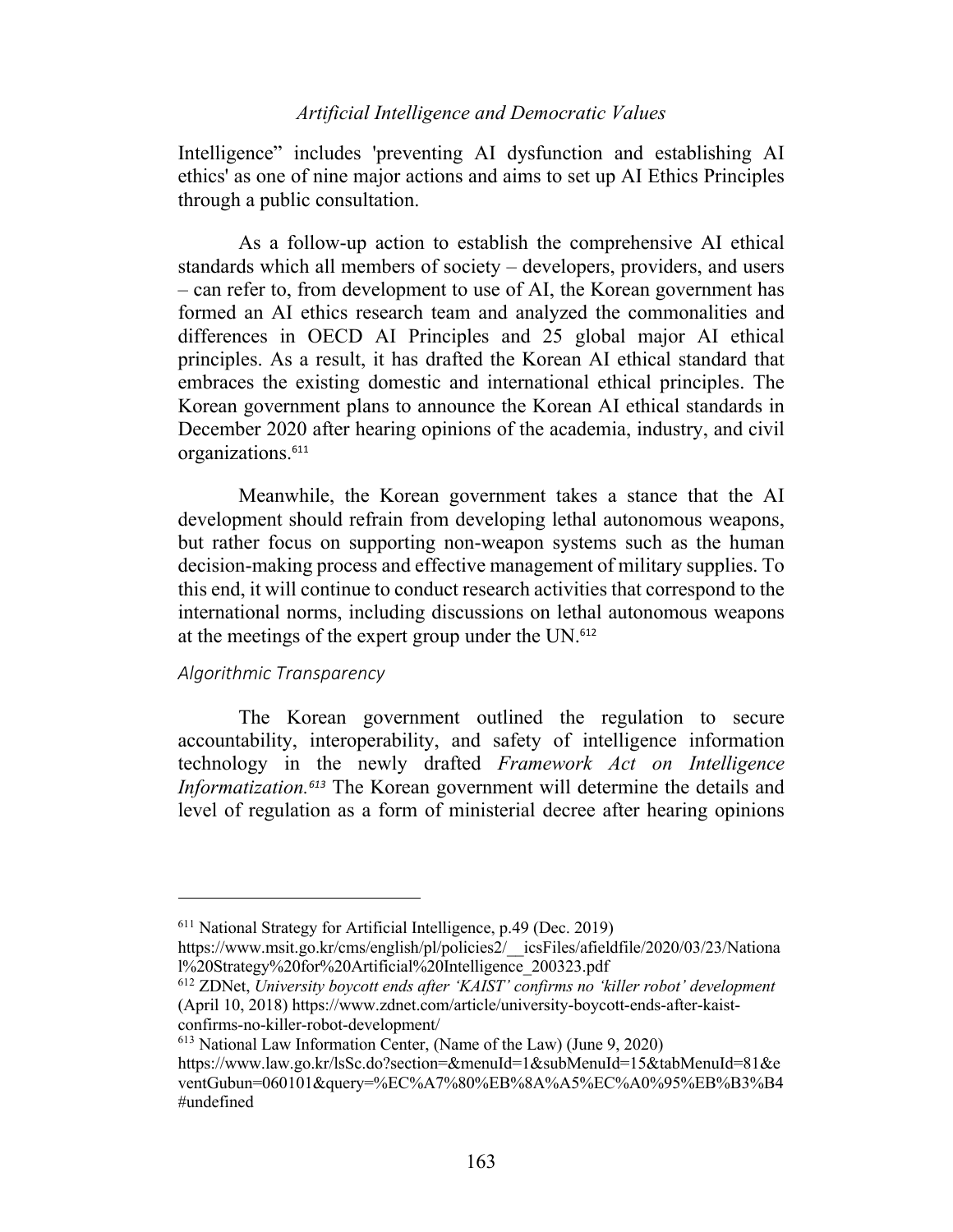## *The AI Social Contract Index 2020*

from the related parties and considering the technology development progress, AI industry vitalization, and infringement of business' autonomy.

### *Improvement of Policies and Laws for the Era of AI*

In May 2020, the Korean government amended the *Framework Act on National Informatization<sup>614</sup>* with the new name of the *Framework Act on Intelligence Informatization* to provide fundamental law for the era of intelligence information. This Act presents the definition of intelligence information technology and the basis of all regulations that address the development and use of AI, such as the basic principles of the intelligence information society, technical requirement, standardization, and personal data protection. Moreover, the Korean government has introduced the 'future-oriented legal system'<sup>615</sup> to review and revise regulations to address the issues of using AI in (1) data, (2) intellectual property, (3) accountability, (4) regulation of algorithms and trade secret, (5) finance, (6) platform, (7) labor, (8) healthcare, and (9) welfare.

#### *Human Rights Advocacy*

The Korean government has established the National Human Rights Commission of Korea (NHRCK) in 2001 as a national advocacy institution for human rights protection.<sup>616</sup> During his congratulatory remark on 2018 Human Rights Day in December, President Moon Jae-in stated "when human rights are realized in everyday lives, their value is demonstrable… Human rights are guaranteed through peace, and peace is secured through human rights." He also extended his gratitude to NHRCK for "fully demonstrating the history and significance of the *Universal Declaration of Human Rights."<sup>617</sup>*

 $615$  (footnote #1) National Strategy for Artificial Intelligence, p. 26

*Rights Day* (December 10, 2018)

<sup>614</sup> National Law Information Center, *Framework Act on National Informatization* (2015) http://www.law.go.kr/lsInfoP.do?lsiSeq=172205&lsId=000028&chrClsCd=010202&url Mode=engLsInfoR&viewCls=engLsInfoR#0000

https://www.msit.go.kr/SYNAP/skin/doc.html?fn=14acc067ebaf2780a558e24993a560f0 &rs=/SYNAP/sn3hcv/result/202010/

<sup>616</sup> National Human Rights Commission of Korea, *Purpose* (2001)

https://www.humanrights.go.kr/site/homepage/menu/viewMenu?menuid=002001001001 <sup>617</sup> Cheong Wa Dae, *Congratulatory Remarks by President Moon Jae-in on 2018 Human* 

https://english1.president.go.kr/Briefingspeeches/Speeches/101